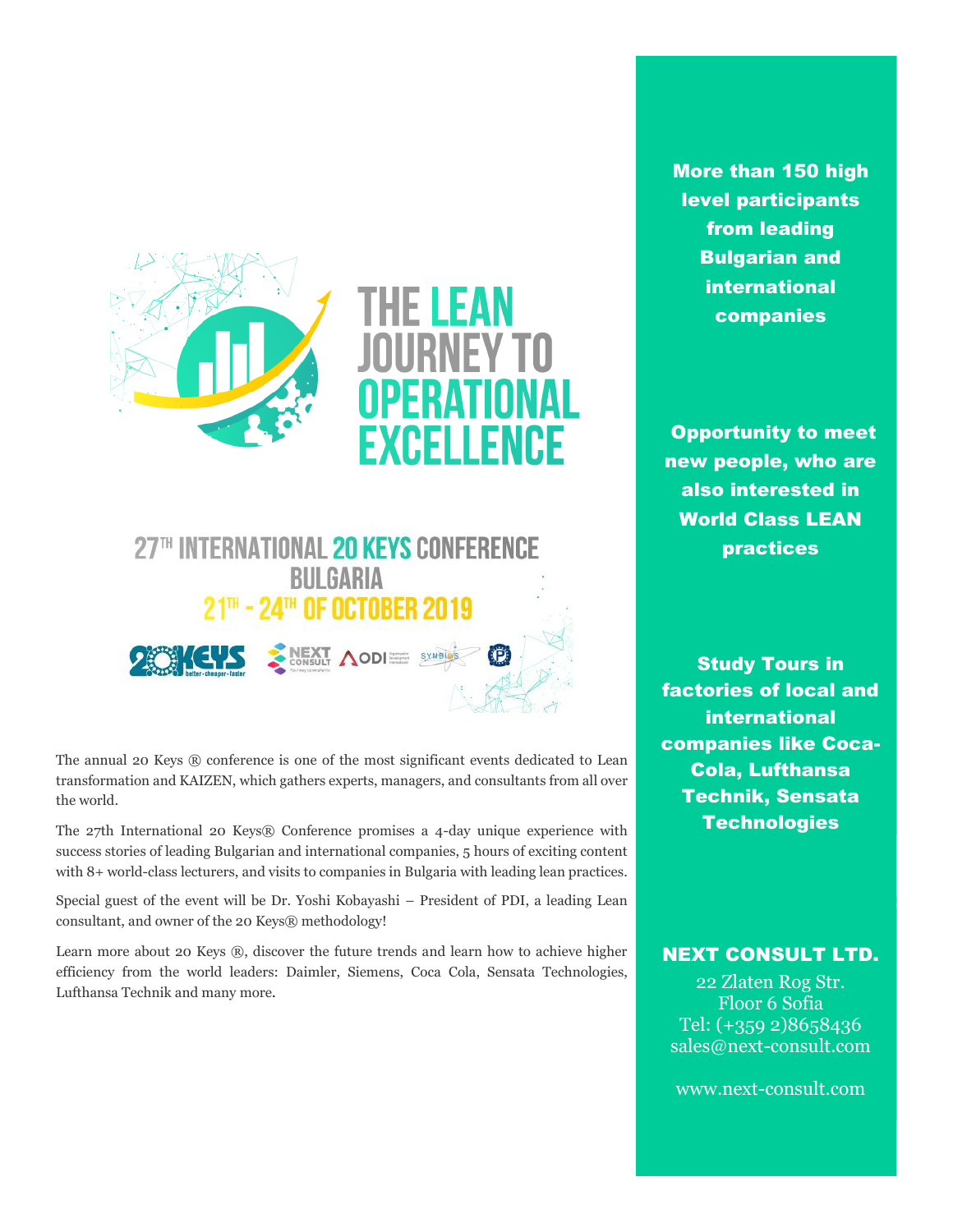### **Оrganizer**

Organizer of the 20 Keys International Conference and Study Tour 2019 is Next Consult Ltd., together with PPORF Development Institute Inc. - Japan and Organisation Development International (ODI) - South Africa.

The 20 Keys International Conference and Study Tour 2019 will take place in Bulgaria. The event will have two major types of activities – one-day Conference (on 22<sup>nd</sup> of October) and Study Tour Visits (between 21 and 24 of October) in manufacturing plants Lufthansa Technik, Rollplast, Coca-Cola HBC Bulgaria, SENSATA Technologies Bulgaria, and HL- TopMix where the tour participants will be able to exchange ideas, experience and know-how with well-established and prominent enterprises.

### **Registration**

All participants are required to register and provide details for flights, food preferences, etc.

Online registration is available at http:<https://forms.gle/bmFj9uq4kPadykDv8>

For any questions about the conference organization please contact the organizing committee by email: [emil.vuchkov@next-consult.com](mailto:emil.vuchkov@next-consult.com)

| <b>Registration Fee:</b> | All prices are in EURO exclusive of VAT                                       |  |
|--------------------------|-------------------------------------------------------------------------------|--|
|                          | For the<br>Entire Study Tour incl. the Conference Day (21-24 of October 2019) |  |
| Regular participant      | 1'300                                                                         |  |

**The registration fee for the Entire Study Tour incl. the Conference Day includes:**

- Official Dinner on 20th of October,
- Admission to all factory site visits during the Study Tour
- Transportation from/to hotels and factories within the Study Tour
- 1 (one) Conference Pass for the Conference on 22nd of October in Sofia
- Conference materials

- Welcome reception, coffee breaks, lunch on all days during the Study Tour and the ConferenceDay,

- Accommodation for one person for 4 nights in  $5^{***}$  Hotel (breakfast, fitness, free Internet in the room) for the 20<sup>th</sup>, 21st, 22<sup>nd</sup> and on 24<sup>th</sup> of October in Sofia

- 1 (one) night in 3\*\*\* Hotel in Starosel (Wine tour, dinner and breakfast included) during the Study Tour factory visits

- Sightseeing tour with guide in th[e Old Town of Plovdiv](http://oldplovdiv.com/en/) (the town was selected for [European Capital of Culture](https://plovdiv2019.eu/en) for 2019)

- Translation in English during the Study Tour and Conference day.



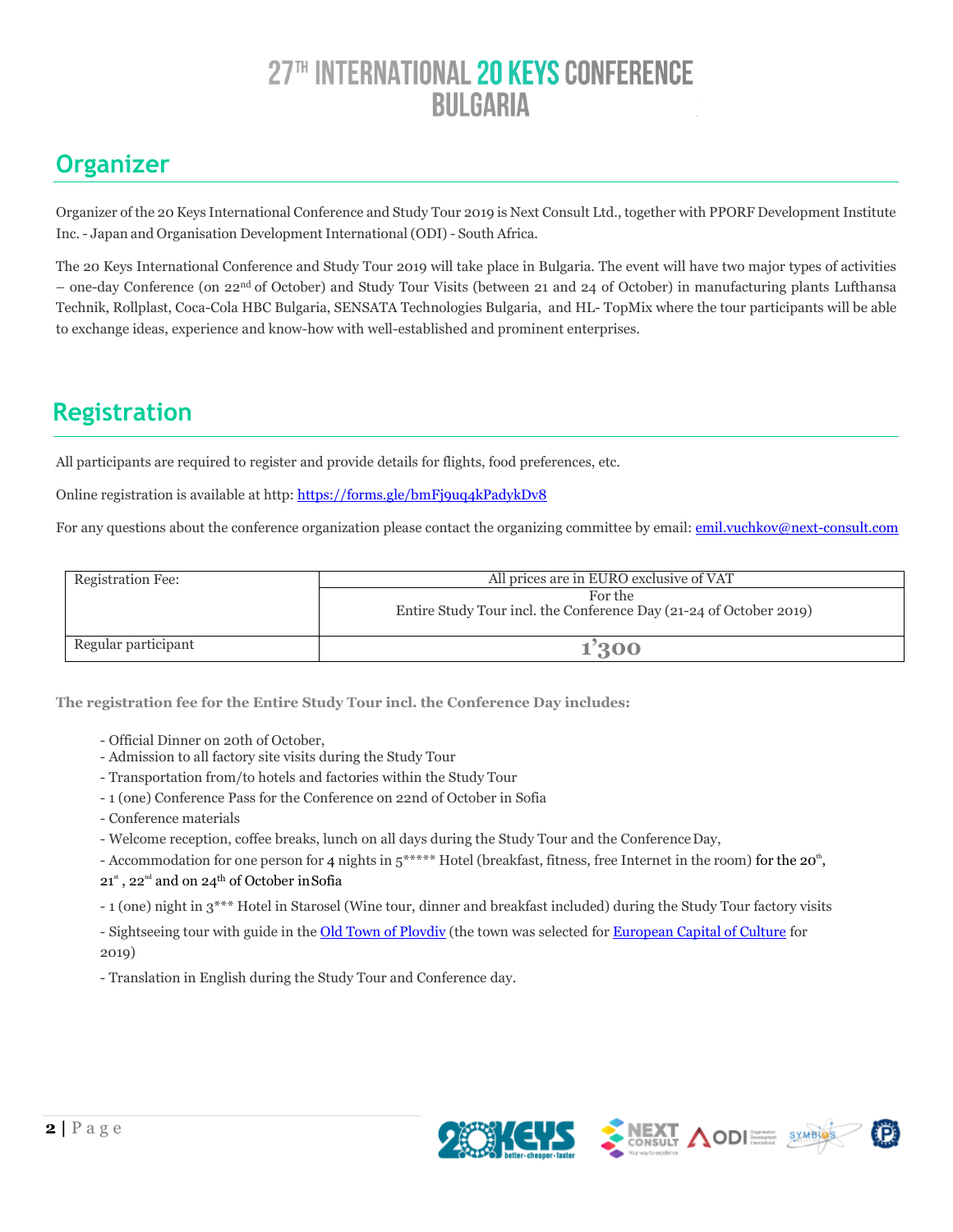#### **Payment:**

- Please note that in case we do not receive the fee until September 30, 2019, your registration will NOT be considered as valid anymore.

- All payments should be made in euro (EUR) and all bank fees shall be for the account of the participant.
- Payments can only be made via bank transfer to the following bank account:

| NEXT CONSULT LTD.      | UniCredit Bulbank     |
|------------------------|-----------------------|
|                        | 7 Sveta Nedelya Sq.   |
| IBAN:                  | 1000 Sofia            |
| BG70UNCR70001520458290 | <b>Bulgaria</b>       |
| <b>BIC: UNCRBGSF</b>   | Fax. $+3592/9884636$  |
|                        | SWIFT (BIC): UNCRBGSF |

- Once we receive your payment, we will send you by email within 7 working days the official invoice (receipt).

#### **Cancellation policy:**

- A 100% refund will be issued for cancellations received on or before 15 August 2019.
- A 50% refund will be issued for cancellations received on or before 15 September 2019.
- A 30% refund will be issued for cancellations received on or before 30 September 2019.
- No refunds will be issued for cancellations received after 1 October 2019.

- All cancellations / requests for transfer should be sent to Mr. Emil Vuchkov at **[emil.vuchkov@next-consult.com](mailto:emil.vuchkov@next-consult.com)** no later than the stated deadlines.

- Refunds can only be made by bank transfer with all banking fees carried by the participant.

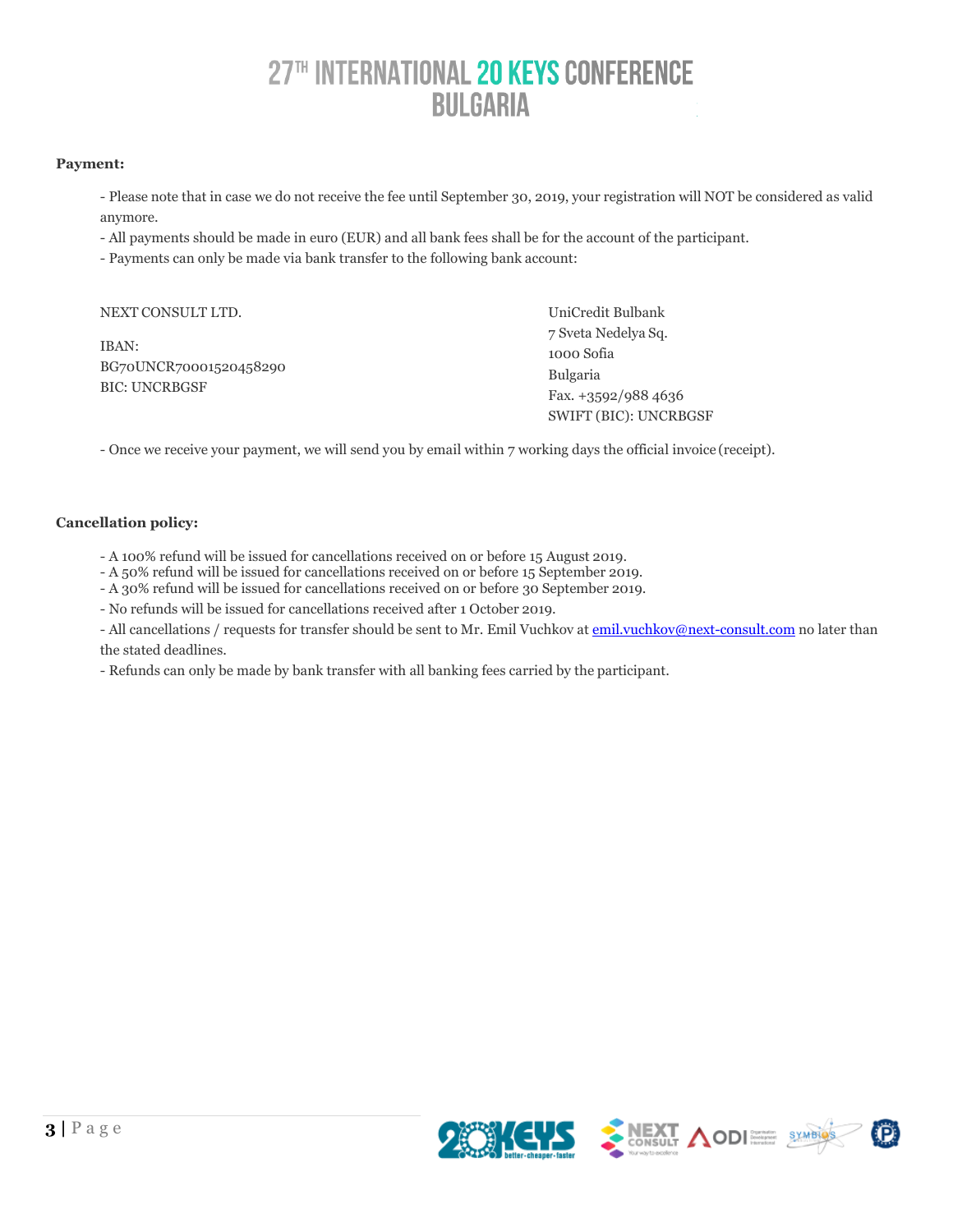# Conference Information

### **Conference Venue**

The 20Keys Conference will be held in Sofia Hotel Balkan, a 5\*\*\*\*\* hotel located in Sofia, [\(https://www.marriott.com/hotels/event-planning/\)](https://www.marriott.com/hotels/event-planning/business-meeting/soflc-sofia-hotel-balkan-a-luxury-collection-hotel-sofia/) .

The conference facilities include a modern conference hall for up to 200 participants that will assure maximum comfort for the attendees. Sofia Hotel Balkan is located at the political, historical and administrative center of the city of Sofia.



### **Organizing Committee**

Responsible for the organization of the event on behalf of Next Consult is Mr. Emil Vuchkov who is one of the partners of the company. For questions regarding the Study Mission schedule and Conference organization you may contact him by email: [emil.vuchkov@next](mailto:peter.milenkov@next-consult.com)[consult.com](mailto:peter.milenkov@next-consult.com) or, in urgent cases, contact him directly on his mobile phone +359 885 917 738.

### **Accommodation**

Within the registration fee for the Entire Study Tour incl. the Conference Day, the conference organizers have arranged for hotel accommodation at preferential prices at the "Hotel Balkan" in the center of the city.

The registration fee for the Entire Study Tour incl. the Conference Day covers:

- 4 nights in a single room,
- breakfast,
- fitness,
- free Internet in the room.



Hotel Balkan is in the city center and is ideally situated for you to enjoy the culinary delights of numerous bars and restaurants a short walk away, should you wish to arrive in advance of the conference, or perhaps stay on to absorb the atmosphere and explore this historic and magical city. You may find more information about the hotel [\(https://www.marriott.com/hotels/travel/soflc-sofia-hotel-balkan\)](https://www.marriott.com/hotels/travel/soflc-sofia-hotel-balkan-a-luxury-collection-hotel-sofia/) In case you are arriving in advance of the announced start date of the event or staying after the end date, please get in contact with the event organizers in order to book additional nights at the preferential prices arranged for the Conference and Study Tour guests. Please note that the hotel may charge fees for late cancellation and that registration with the conference implies NO free cancellation for accommodation.

Conference guests can also book their stay at another hotel individually, if they wish to do so.

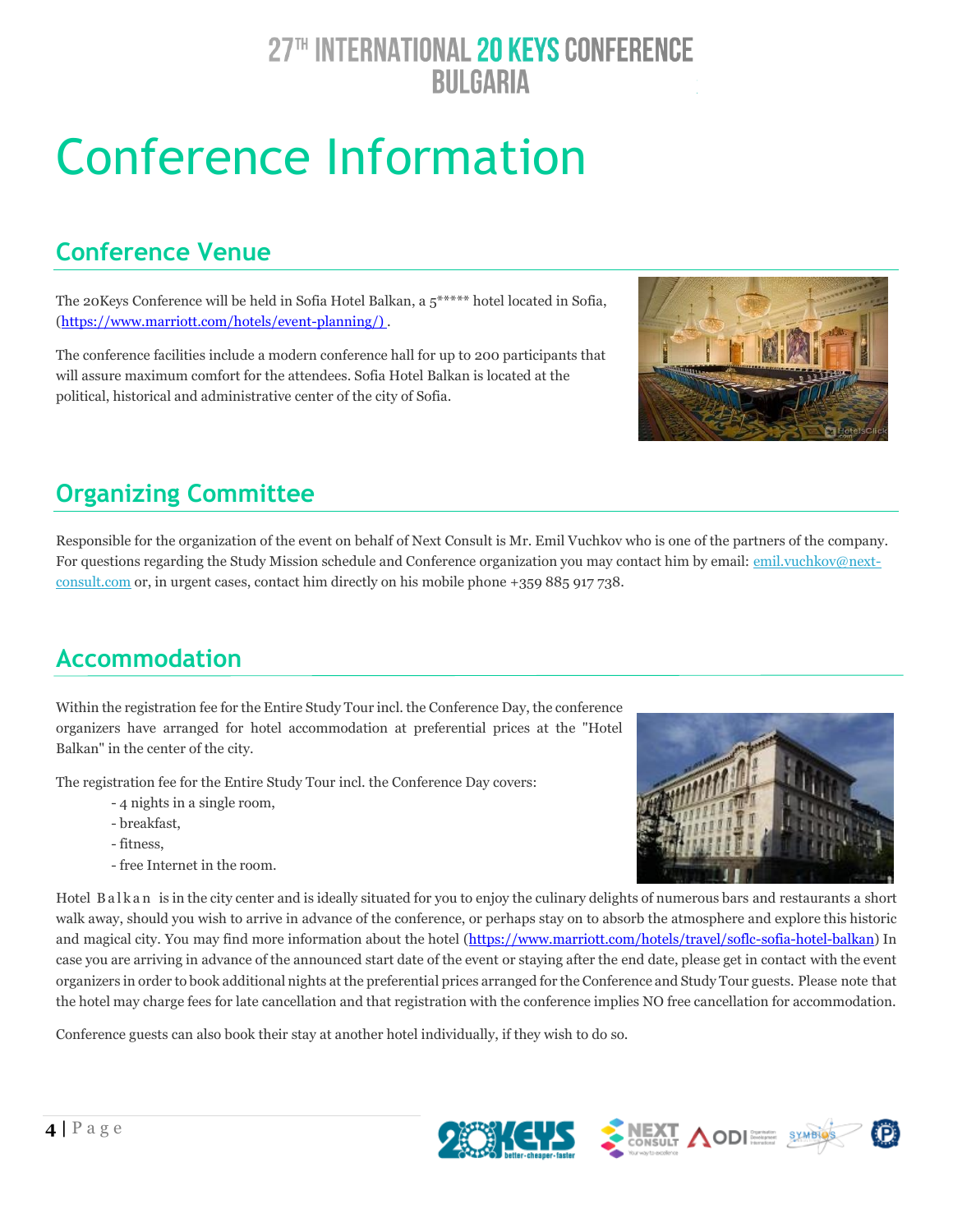### **Getting from Airport to the Hotel**

 The best way to reach the hotel from the airport is via Metro. There is a metro station just at the airport, Terminal 2, where you can travel directly to Serdika Station, where the hotel is located. The trip takes around 20 minutes. One-way ticket is 1.60 BGN (0.80 EUR). Tickets can be bought at the metro station. You can have a look at the maps below if you prefer to use this way:



 Alternatively, you can take a taxi from the airport. It costs around 6-8 EUR. There is a desk at the airport of **OK Supertrans**. where you can book your taxi. **NOTE: This is the only company authorized to transfer passengers from the airport, so do not take other companies, or taxis, there are some people that will offer you taxi at arrival, but you could be charged a lot.** 

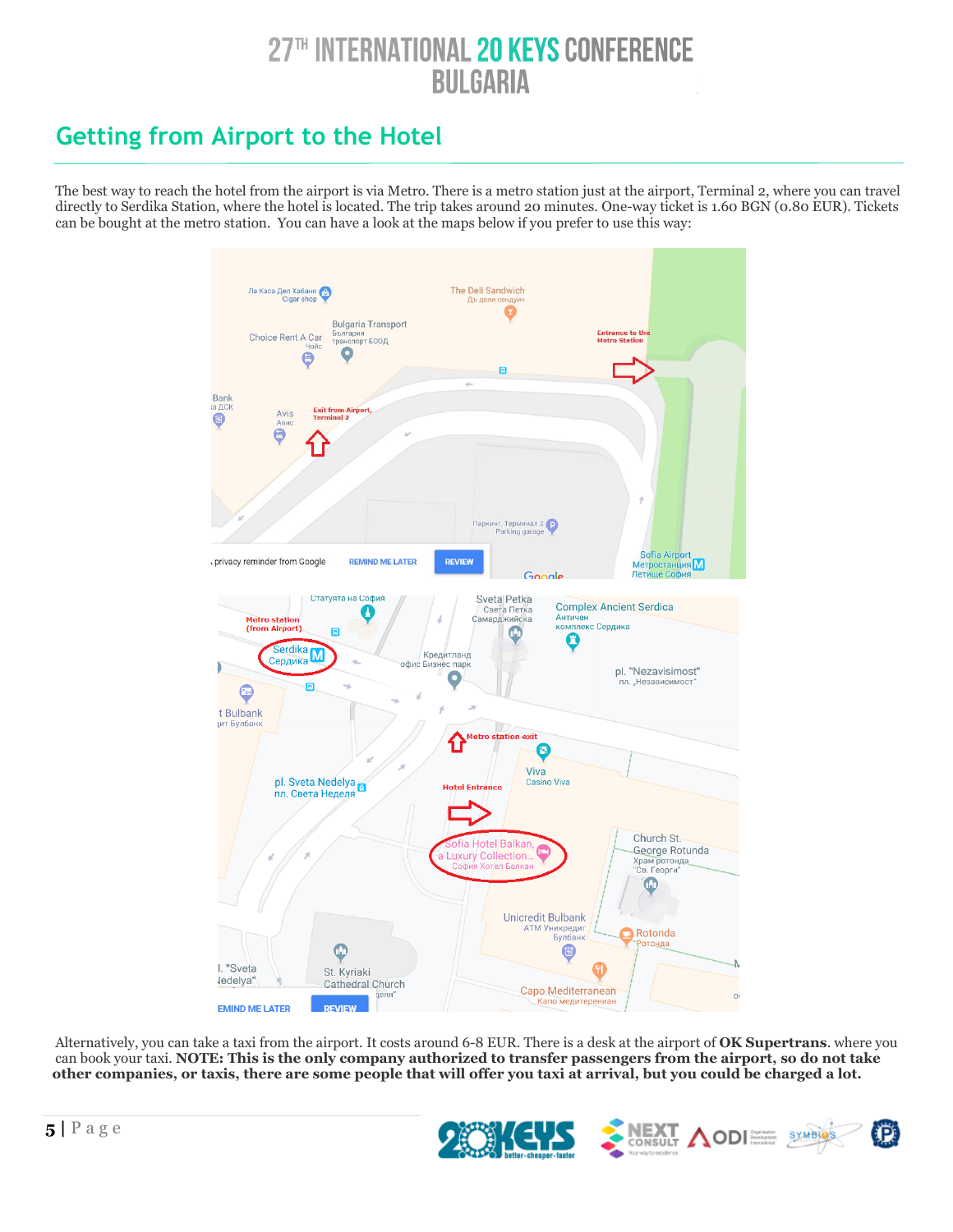#### 27TH INTERNATIONAL 20 KEYS CONFERENCE **BULGARIA**  $\bar{\psi}$

# **Study Tour Schedule**

| <b>Date</b> |           | $\mathbf h$    | <b>Information</b>                                      |  |  |
|-------------|-----------|----------------|---------------------------------------------------------|--|--|
|             |           | 14:30          | 20 Keys International Partners meeting                  |  |  |
| $20 - Oct$  | Sunday    | 20:00          | Welcome dinner                                          |  |  |
| $21-0$ ct   | Monday    | 08:00          | Travelling from Hotel Balkan to Lufthansa Technik Sofia |  |  |
|             |           | 08:30          | Factory Tour 1 (Lufthansa Technik Sofia)                |  |  |
|             |           | 12:00          | Lunch                                                   |  |  |
|             |           | 13:00          | Travelling from Lufthansa Technik to Kostinbrod         |  |  |
|             |           | 14:00          | Factory Tour 2 ( <b>Rollplast</b> )                     |  |  |
|             |           | 18:00          | Arrival at Sofia, free time                             |  |  |
|             |           | 09:00<br>13:30 | 20 KEYS® INTERNATIONAL CONFERENCE                       |  |  |
| $22-0$ ct   | Tuuesday  | 13:30          | Travelling from Hotel Balkan Sofia to Kostinbrod        |  |  |
|             |           | 14:00          | Factory Tour 3 (Coca-Cola HBC)                          |  |  |
|             |           | 17:00          | Arrival to Sofia, free time                             |  |  |
|             | Wednesday | 8:00           | Travelling from Sofia to Plovdiv (Old City Sightseeing) |  |  |
| $23-Ort$    |           | 13:00          | Factory Tour 4 (SENSATA Technologies Bulgaria)          |  |  |
|             |           | 16:00          | Travelling from Plovdiv to Starosel                     |  |  |
|             |           | 19:00          | Wine Tour and dinner                                    |  |  |
|             | Thursday  | 08:00          | Travelling from Starosel to Sliven                      |  |  |
|             |           | 10:00          | Factory Tour 5 (HL-TopMix)                              |  |  |
| $24-0ct$    |           | 12:00          | Lunch                                                   |  |  |
|             |           | 13:00          | Travelling back to Sofia                                |  |  |
|             |           | 17:30          | End of the official program of the 20Keys Mission Tour  |  |  |







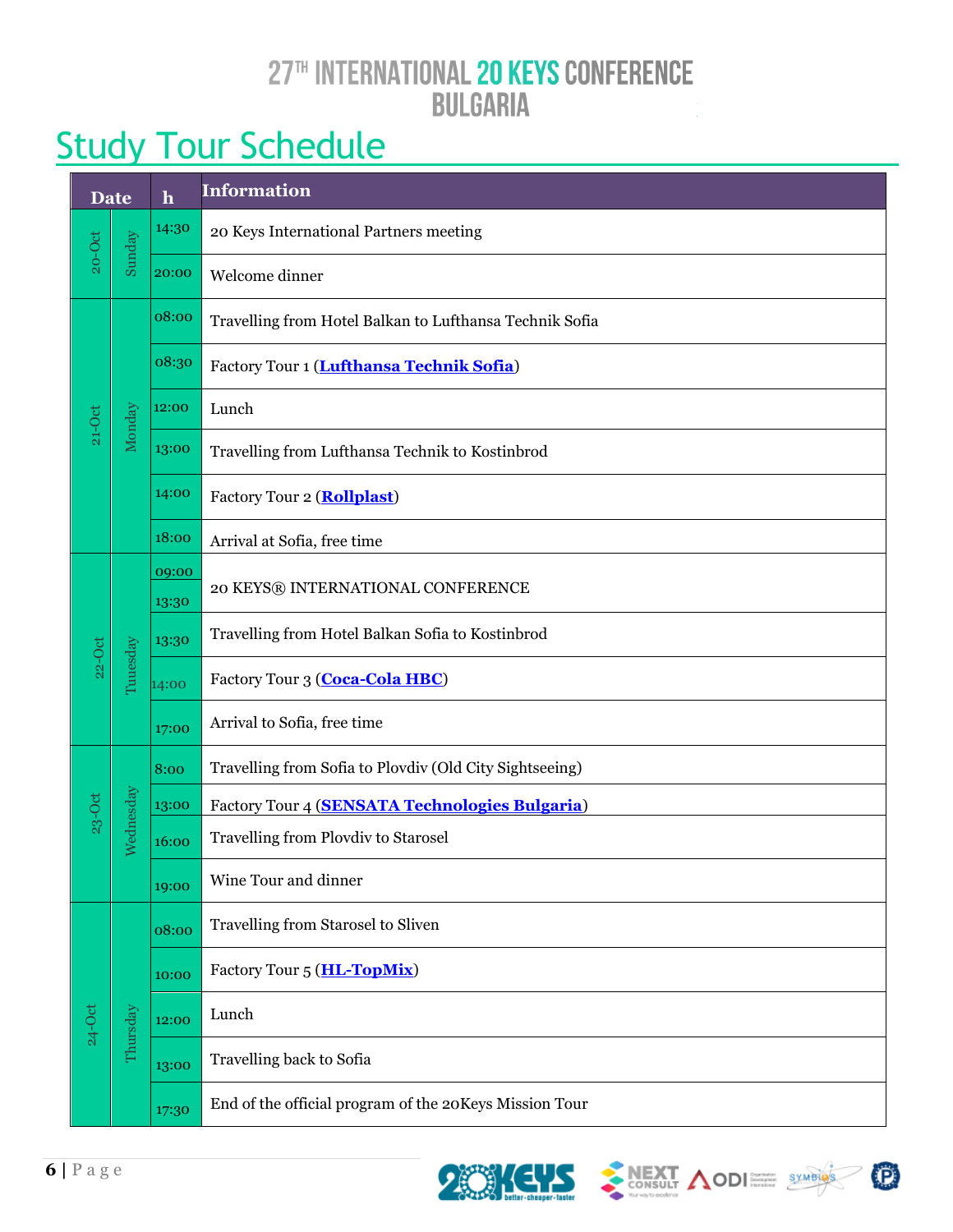# Information about the companies within the Study Tour

#### <span id="page-6-0"></span>**Rollplast**

**Country**: Bulgaria **Address**: Kostinbrod

Rollplast was established 19 years ago and is one of the largest manufacturers of doors, windows, blinds, and facades in Southeastern Europe. With the expansion of its business, Rollplast was looking for a way to boost production efficiency and quality, that is why they turned to Next Consult. Rollplast's 20 Keys ® program began in 2015. After the implementation of the first 3 of 20 Keys ®, the company reported a 30% increase in productivity and people turnover decrease by 50%.

<span id="page-6-1"></span>**Coca-Cola HBC**

**Country**: Bulgaria **Address**: Kostinbrod

Coca-Cola Hellenic Bottling Company is one of the leading bottlers of The Coca-Cola Company brands. It has 2 production centers in total in Bulgaria, one of which for bottling of soft drinks in Kostinbrod, which will be part of the company tours of the 27th International 20 Keys ® conference. Learn how the company has grown to become the leading European production center of the worldwide brand thanks to Lean transformation.

<span id="page-6-2"></span>**Sensata Technologies Bulgaria** 

**Country**: Bulgaria **Address**: Sofia

Sensata Technologies is a global industrial technology company, a leader in the development, manufacture and sale of sensors and controls for mission critical applications that improve safety, efficiency and comfort for millions of people every day. Sensata Technologies Bulgaria, known as Sensor-NITE Industrial until march 2015, was established in 2005 with headquarters in Sofia. The firm offers high temperature sensors. Sensor-Nite Belgium, which was acquired by Belgian contract electronic manufacturer EPIQ in 2001, set foot on the Bulgarian market in 2002 when the pilot production was relocated from Belgium to EPIQ Bulgaria. In 2016, Sensata opened a second production facility in the town of Plovdiv, where now more than 500 people are employed, and which will be hosting the 20 Keys ® study tour this year.









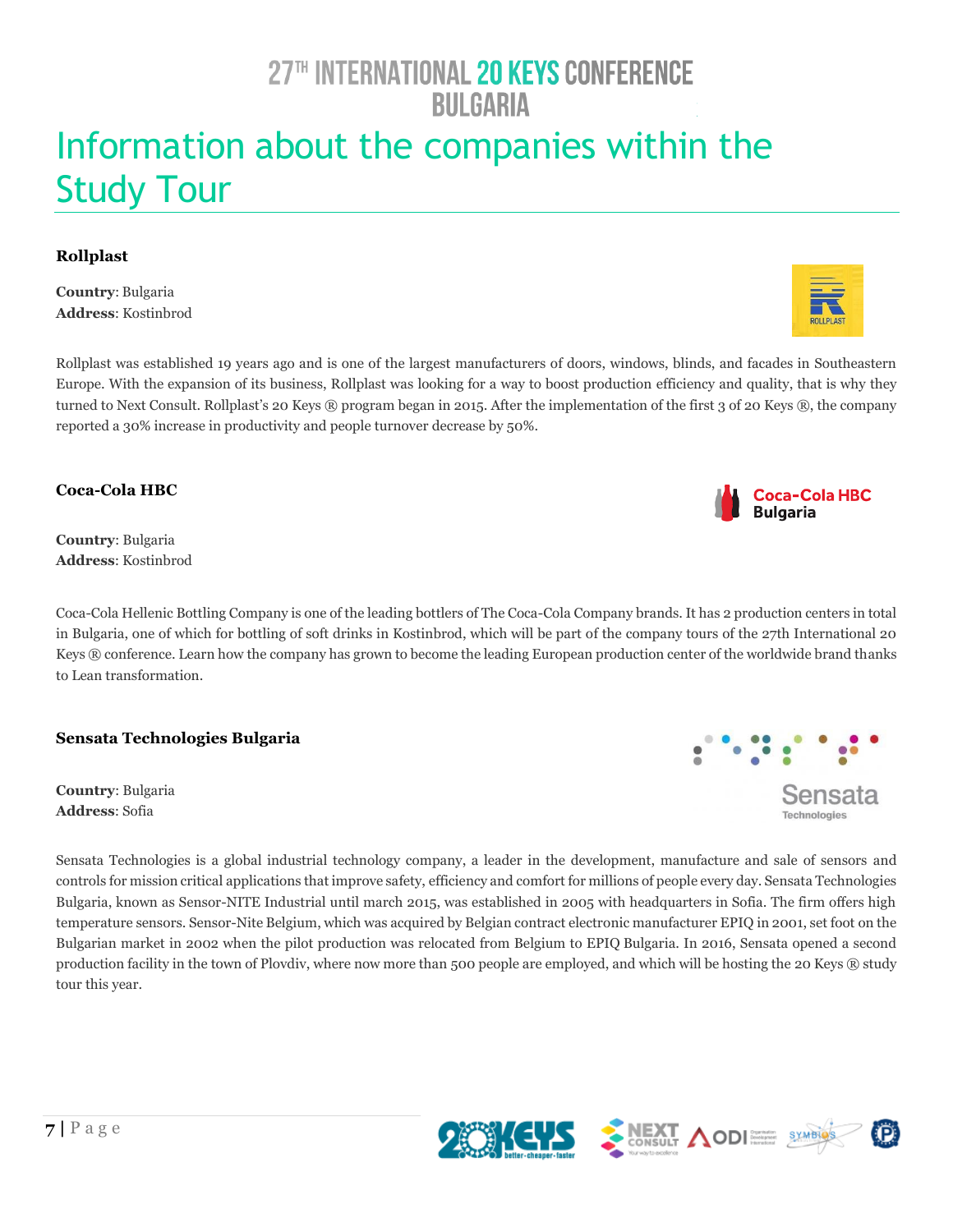#### <span id="page-7-0"></span>**Lufthansa Technik Sofia**

**Country**: Bulgaria **Address**: Sofia Airport

Lufthansa Technik Sofia (LTSF) is a joint venture between Lufthansa Technik AG and the Bulgarian Aviation Group. The Bulgarian company specialized in maintenance, repair and overhaul (MRO) of narrow-track aircraft. Lufthansa Technik Sofia is the fifth base in the Lufthansa Technik Group, specialized in the overhaul of small and medium-sized aircraft in Europe. Thanks to the introduction of liner practices, today the company is established in the market, offering excellent quality and competitive conditions, and serves customers from Europe and the USA.

<span id="page-7-1"></span>**HL-TopMix**

**Country**: Bulgaria **Address**: Sliven

HL-TopMix was established 18 years ago and a leading manufacturer of a wide range of feed products for all types and categories of animals for each stage of their development. Their mission is to become a preferred supplier and trusted partner to their customers, for which they turn to Next Consult. HL-TopMix started introducing 20 Keys ® in early 2019 which is a great example for companies who are hesitant about the choice to implement a management improvement system or want to learn how to start a similar process.





 $\odot$  Lufthansa Technik

More mobility for the world

Sofia

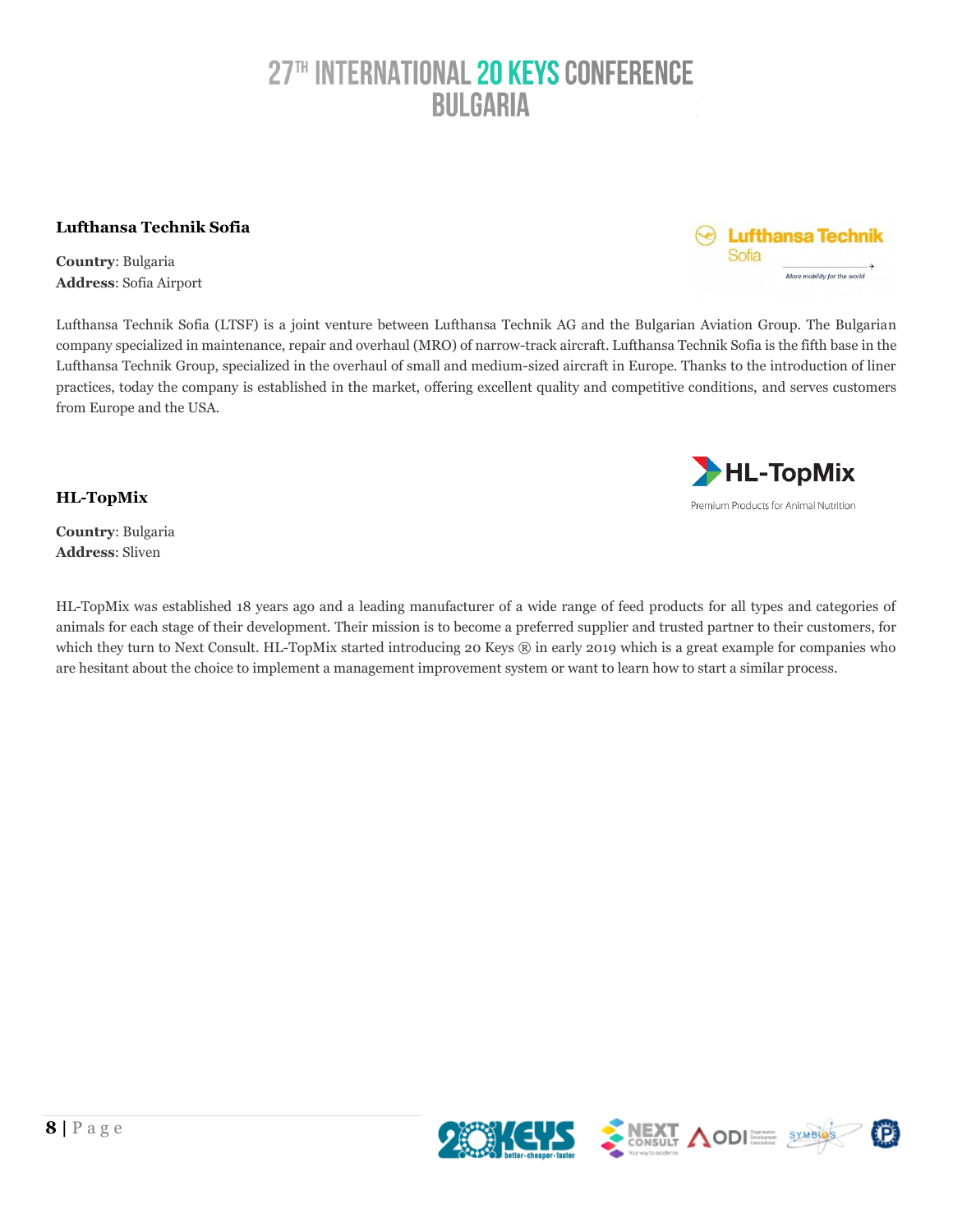# Preliminary Schedule - Conference Day (22<sup>nd</sup> of October 2019)

| <b>Hour</b>     | <b>Topic</b>                                                          | <b>Speaker</b>                                                                      |  |
|-----------------|-----------------------------------------------------------------------|-------------------------------------------------------------------------------------|--|
| $08:30 - 09:00$ | Registration of the participants<br>Welcome coffee                    |                                                                                     |  |
| $09:00 - 09:10$ | Welcome remarks                                                       |                                                                                     |  |
| $09:10 - 09:30$ | 20 Keys methodology and organization                                  | Dr. Yoshiyuki Kobayashi, President<br>PPORF Development Institute Inc. (PDI), Japan |  |
| $09:35 - 10:10$ | Engaging people through Lean                                          | Mr. Toshko Petkov<br>Partner Consulting, NEXT CONSULT                               |  |
| $10:15 - 10:35$ | Produce Cheaper                                                       | Robert Hierl, CEO<br>Leadership Services                                            |  |
| $10:35 - 11:00$ | Coffee break                                                          |                                                                                     |  |
| $11:00 - 11:20$ | <b>Deliver Faster</b>                                                 | <b>Shereen Mosalam, General Manager</b><br><b>Symbios Consulting Group</b>          |  |
| $11:25 - 11:55$ | <b>Produce Better</b>                                                 | <b>Huibie Jones, Managing Director</b><br>ODI, RSA                                  |  |
| $12:00 - 12:20$ | <b>KAPCI</b> Coatings                                                 | 20 keys ® success story                                                             |  |
| $12:25 - 12:45$ | Lean: The Daimler way                                                 | Georgi Filchev, Lean manager<br>Daimler AG                                          |  |
| $12:45 - 13:05$ | Lean transformation – an international plant<br>manager's perspective | Yavor Nikolov, General Manager<br>Sensata Technologies                              |  |
| $12:05 - 13:30$ | Lunch & Networking                                                    |                                                                                     |  |





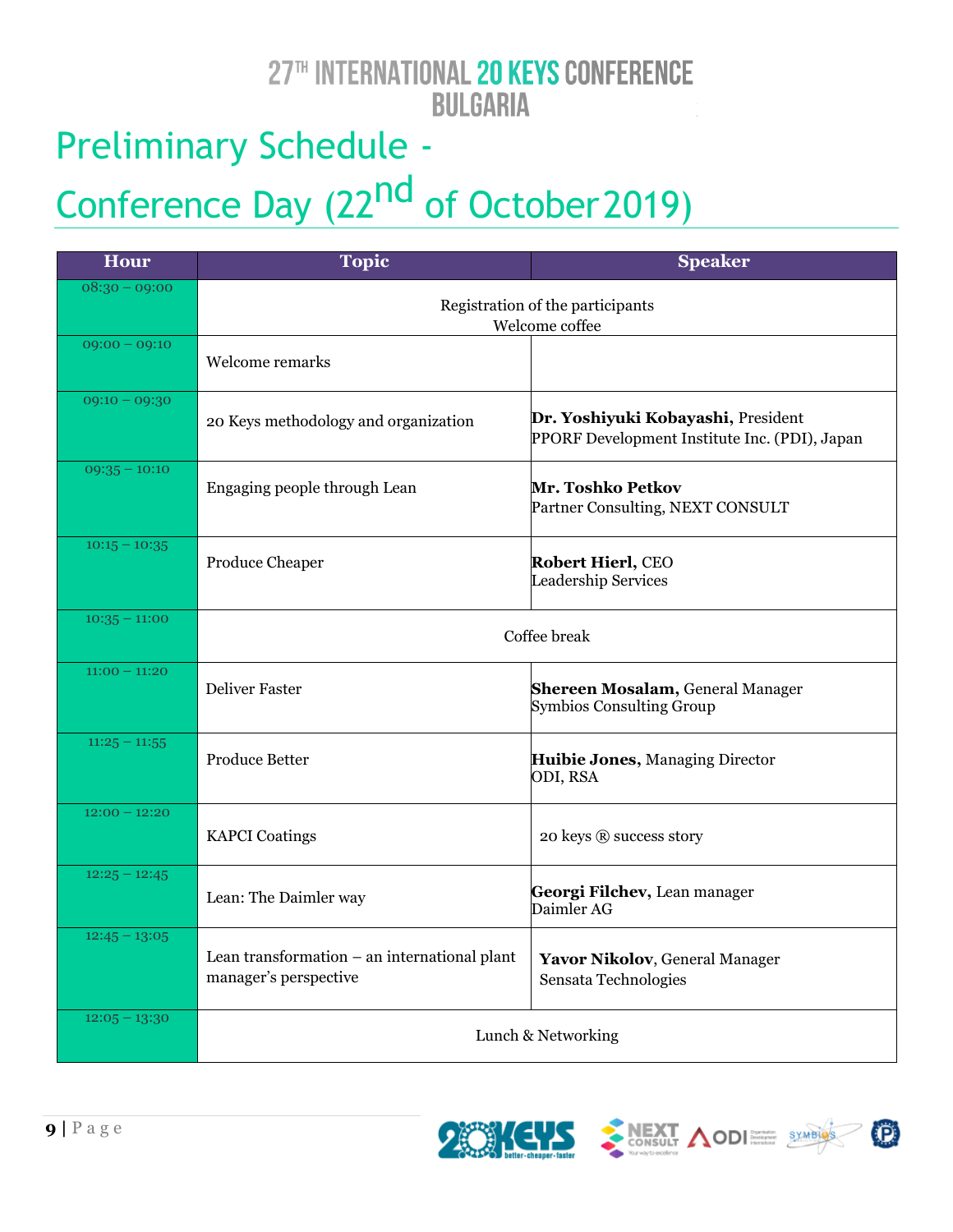# General Information for Participants

### **Transportation**

The national airline is Bulgaria Air [\(www.air.bg\)](http://www.air.bg/). Sofia Airport is Bulgaria's busiest airport and is the main airport serving the capital city, Sofia. Website: [www.sofia-airport.bg](http://www.sofia-airport.bg/)

#### **Public Transport**

Bus: Sofia Public Transport Company (tel: +359 700 13233; www.sofiatraffic.bg) operates two buses serving Sofia Airport. Both run between the airport's two terminals and the university in the city center, albeit following different routes (journey time: 30 minutes; fare: BGN 1.60). The buses operate from 05:00 to 23:00, with regular services during the day. Tickets, which should be validated using machines on the bus, are available from the newsagents in both terminals.

Taxi: The best way to ensure a reliable taxi service to the city center is to book in advance. *OK Supertrans* (tel: +359 2 973 2121; oktaxi.net) has a desk in the arrivals hall. The metered fare to central Sofia is around EUR 5-8 - it is advisable to check that the meter is running.

Sofia Metro Line 1 connects Sofia Airport to the city centre and provides direct connection from the airport to the large residential complexes. The metro station at Sofia Airport is located in the eastern part of Terminal 2. You can reach it by following the floor markings in blue at the public area of Terminal 2. The journey time from Sofia Airport to the city centre is approximately 18 min.  **NOTE: Sofia Hotel Balkan, where you will be accommodated, is situated just above the Serdika Metro Station, which is directly connected to the airport Terminal 2**.

### **Passport and Visa**

To enter Bulgaria, a passport valid for at least three months beyond the length of stay is required by all nationals referred to in chart below, except (1) EU nationals holding a valid national ID card.

**Australia - Yes USA – Yes Japan - Yes Canada - Yes Other EU – ID Card**

EU nationals are only required to produce evidence of their EU nationality and identity in order to be admitted to any EU Member State. This evidence can take the form of a valid national passport or national identity card; either is acceptable. They are not required to show possession of a return ticket, a certain length of validity of their document or sufficient funds for the length of their proposed visit.

For non-EU nationals, possession of a return ticket and sufficient funds for the length of the proposed visit are required.

Visas are not required for the nationals referred to in the chart above for the following lengths of visit to Bulgaria:

• Nationals of EU countries for stays of up to 90 days; for stays longer than 90 days EU nationals need to register with the local police and obtain an appropriate permit.

• Nationals of Australia, Canada and USA for touristic stays of up to 90 days.

Nationals not referred to in the chart above are advised to contact the embassy for visa requirements. Those who do need a visa must